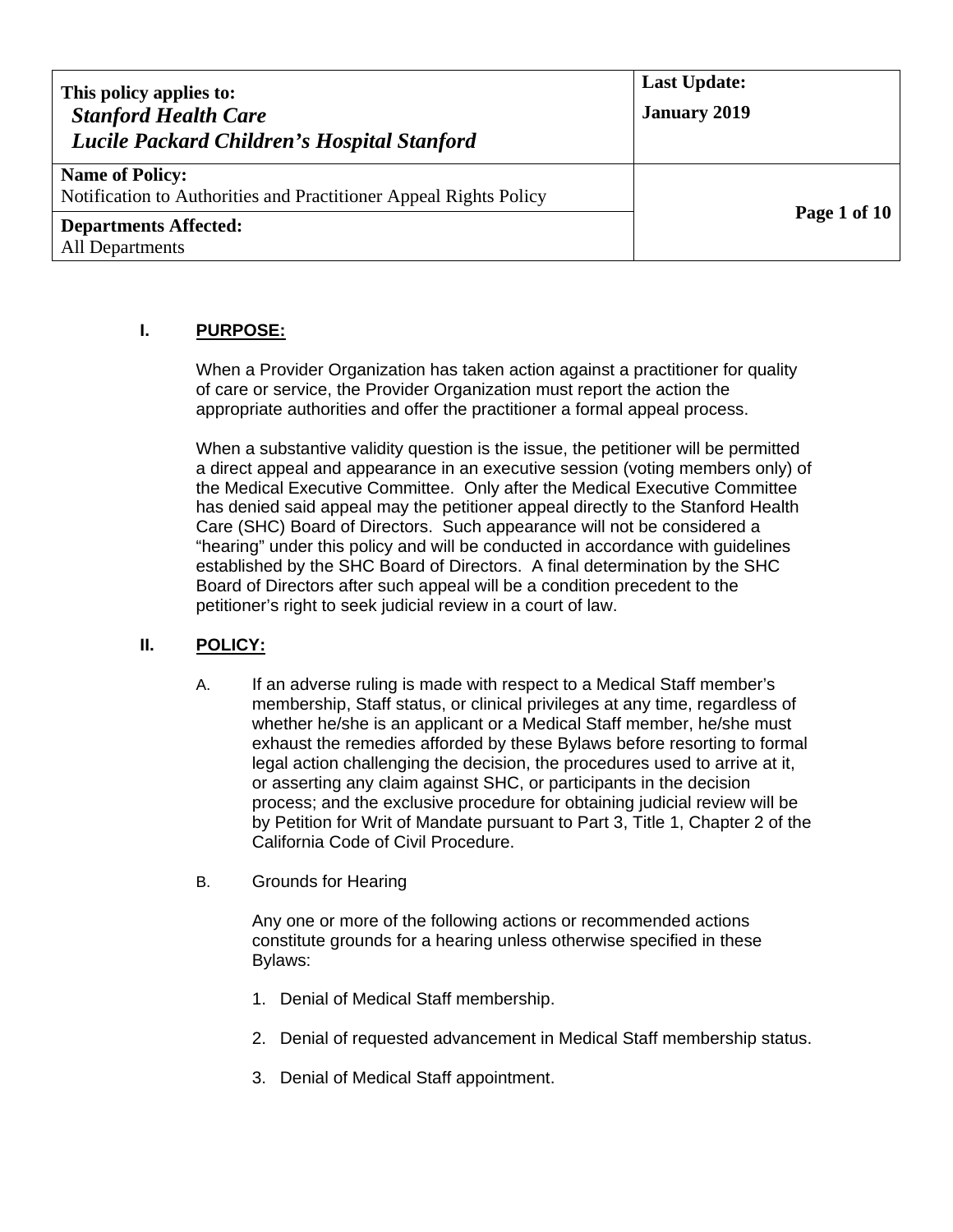| This policy applies to:                                                                                                                                                       | <b>Last Update:</b>                                                                                                                           |  |
|-------------------------------------------------------------------------------------------------------------------------------------------------------------------------------|-----------------------------------------------------------------------------------------------------------------------------------------------|--|
| <b>Stanford Health Care</b>                                                                                                                                                   | <b>January 2019</b>                                                                                                                           |  |
| Lucile Packard Children's Hospital Stanford                                                                                                                                   |                                                                                                                                               |  |
| <b>Name of Policy:</b>                                                                                                                                                        |                                                                                                                                               |  |
| Notification to Authorities and Practitioner Appeal Rights Policy                                                                                                             | Page 2 of 10                                                                                                                                  |  |
| <b>Departments Affected:</b><br><b>All Departments</b>                                                                                                                        |                                                                                                                                               |  |
|                                                                                                                                                                               | 4. Demotion to lower Medical Staff category or membership status.                                                                             |  |
| procedures.                                                                                                                                                                   | 5. Summary restriction or suspension of Medical Staff membership<br>during the pendency of corrective action and hearing and appeals          |  |
| <b>Expulsion from Medical Staff Membership</b><br>6.                                                                                                                          |                                                                                                                                               |  |
| Denial of requested privileges<br>7.                                                                                                                                          |                                                                                                                                               |  |
| 8. Reduction in privileges                                                                                                                                                    |                                                                                                                                               |  |
| and appeals procedures.                                                                                                                                                       | 9. Summary restriction or suspension of Medical Staff membership<br>and/or privileges during the pendency of corrective action and hearing    |  |
| 10. Termination of privileges                                                                                                                                                 |                                                                                                                                               |  |
| 11. Requirement of consultation or proctoring when the reviewing<br>physician has the authority to supervise, direct, or transfer care from<br>the physician being monitored. |                                                                                                                                               |  |
| <b>Practitioner Data Bank.</b>                                                                                                                                                | 12. Any other action which requires filing a report pursuant to California<br>Business & Professions Code, Section 805, and with the National |  |
| Recommendations of any of these actions constitute an "adverse"<br>recommendation" for the purposes of these Bylaws.                                                          |                                                                                                                                               |  |
| III.<br><b>PROCEDURE:</b>                                                                                                                                                     |                                                                                                                                               |  |
| A. REQUESTS FOR HEARING                                                                                                                                                       |                                                                                                                                               |  |
| 1. NOTICE OF ACTION OR PROPOSED ACTION                                                                                                                                        |                                                                                                                                               |  |

In all cases in which the Medical Executive Committee or authorized officer has, under these Bylaws, recommended or taken any of the actions constituting grounds for hearing as set forth in Section 7.2, the Medical Executive Committee or officer will give the affected Medical Staff member notice of the decision and of his/her right to request a hearing pursuant to Section 7.3.B, below.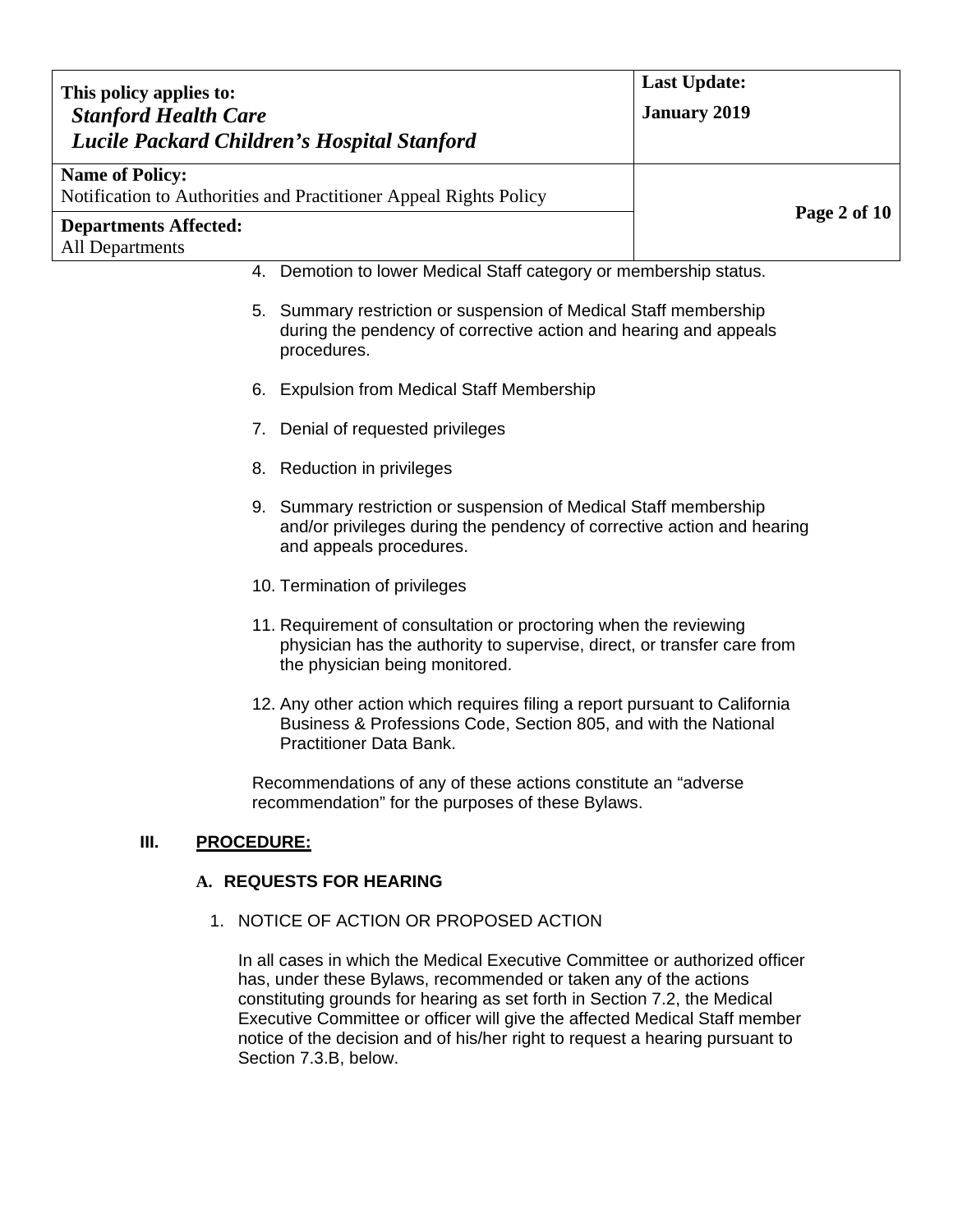| This policy applies to:<br><b>Stanford Health Care</b><br>Lucile Packard Children's Hospital Stanford | <b>Last Update:</b><br><b>January 2019</b> |
|-------------------------------------------------------------------------------------------------------|--------------------------------------------|
| <b>Name of Policy:</b><br>Notification to Authorities and Practitioner Appeal Rights Policy           |                                            |
| <b>Departments Affected:</b><br>All Departments                                                       | <b>Page 3 of 10</b>                        |

### 2. REQUEST OF HEARING

The petitioner will have thirty (30) days following the date of receipt of notice to request a hearing by a Judicial Review Committee. The request will be sent to the Chief of Staff. If the petitioner does not request a hearing within thirty (30) days, he/she will be deemed to have waived his/her right to a hearing and accepted the decision. It will there upon become the final action of the Medical Executive Committee and will be forwarded to the SHC Board of Directors

### 3. TIME AND PLACE FOR HEARING

The Chief of Staff will confirm a date for a hearing. Notice will be given to the petitioner of the time, place, and date of the hearing. The date of commencement of the hearing will not be more than ninety (90) days from the date of receipt of the request unless further delay is agreed upon by both the practitioner and the Medical Executive Committee; provided that a hearing for a practitioner under suspension will commence as soon as arrangements may reasonably be made.

### 4. NOTICE OF CHARGES

The Chief of Staff will advise the petitioner in writing of the acts or omissions with which the petitioner is charged including, if applicable, a list of the medical records or charts being questioned. The Chief of Staff and the petitioner will provide each other with a list of witnesses expected at that time to testify at the hearing. The Chief of Staff and the petitioner will notify each other of additions to the list. Witness lists must be exchanged at least ten (10) days prior to commencement of the hearing.

### 5. JUDICIAL REVIEW COMMITTEE

The Chief of Staff will select a Judicial Review Committee consisting of at least three (3) Medical Staff members, the majority of the hearing panel members are peers of the affected practitioner. A peer is trained and licensed in a practice similar to the affected practitioner. Panel members are not required to possess identical specialty training. The members selected to serve on the Judicial Review Committee will be impartial and will not have actively participated in the formal consideration of the matter at any previous level

6. FAILURE TO APPEAR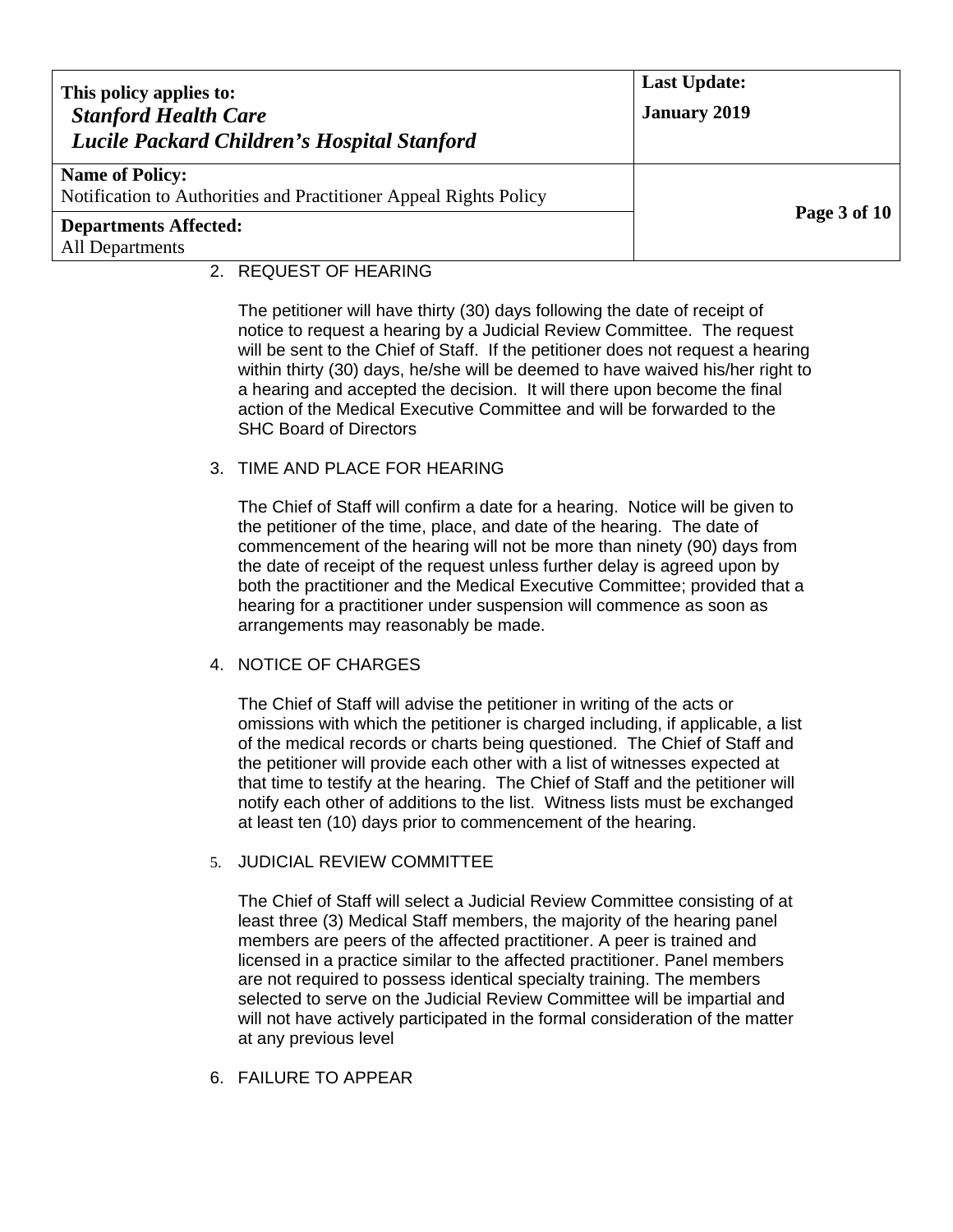| This policy applies to:<br><b>Stanford Health Care</b><br>Lucile Packard Children's Hospital Stanford                                                                                     | <b>Last Update:</b><br><b>January 2019</b> |
|-------------------------------------------------------------------------------------------------------------------------------------------------------------------------------------------|--------------------------------------------|
| <b>Name of Policy:</b><br>Notification to Authorities and Practitioner Appeal Rights Policy                                                                                               |                                            |
| <b>Departments Affected:</b><br>All Departments                                                                                                                                           | Page 4 of 10                               |
| Failure of the petitioner to appear without good cause and proceed at a<br>and the state of the state of the state of the state of the state of the state of the state of the state of th |                                            |

hearing will be deemed to constitute voluntary acceptance of the actions involved and waiver to any hearing rights, and it will thereupon become the final recommendation of the Medical Executive Committee. Such final recommendation will be subject on that basis alone to review and decision by the SHC Board of Directors.

### 7. POSTPONEMENTS AND EXTENSIONS

Postponements and extensions of time beyond the times expressly permitted in these Bylaws may be requested by any affected person and will be permitted by the hearing officer, or the Chief of Staff before appointment of a hearing officer, on a showing of good cause.

#### B. HEARING PROCEDURE

### 1, PRE-HEARING PROCEDURE

It will be the duty of the petitioner and the Medical Executive Committee to raise any procedural objections before the hearing so that decisions concerning such matters may be made expeditiously. Any such objections, when raised, will be preserved for consideration at any appellate review hearing which may subsequently be requested.

### 2. THE HEARING OFFICER

The Chief of Staff will appoint an unbiased hearing officer to preside at the hearing. The hearing officer will be an attorney-at-law qualified to preside over a quasi-judicial hearing and, preferably, have experience in Medical Staff matters. The hearing officer will have the authority to (1) rule on questions of procedure; (2) rule on the admission and exclusion of evidence; (3) participate in the deliberations of the Judicial Review Committee but may not vote; (4) draft the findings and recommendations of the Judicial Review Committee as requested by the Committee; and (5) advise the Judicial Review Committee generally on the discharge of its functions.

#### 3. RECORD AND CONDUCT OF THE HEARING

The Judicial Review Committee will maintain a record of the hearing by a certified shorthand reporter. The cost of attendance of the shorthand reporter will be borne by the Hospital, but the cost of the transcript if any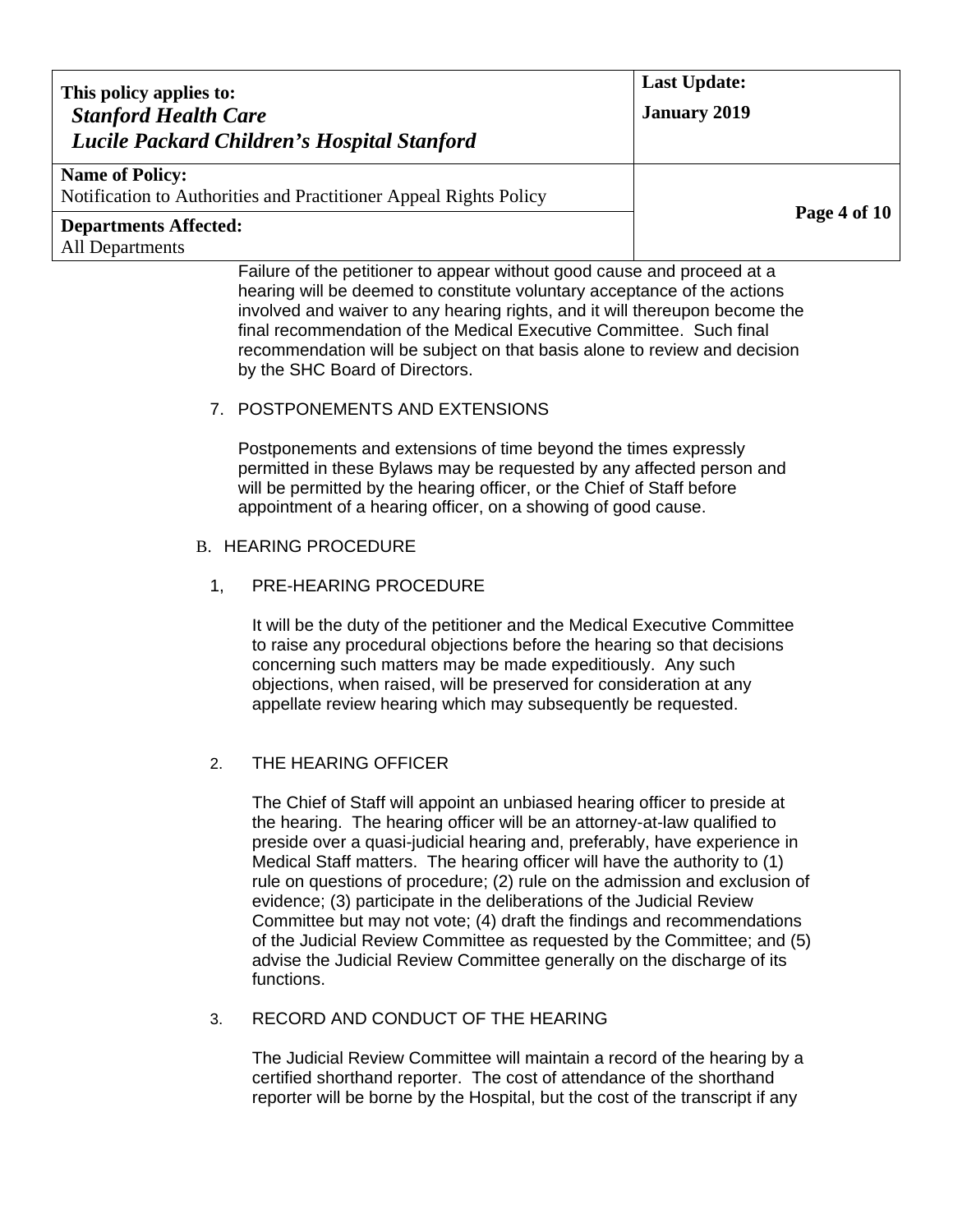| This policy applies to:<br><b>Stanford Health Care</b><br>Lucile Packard Children's Hospital Stanford | <b>Last Update:</b><br><b>January 2019</b> |
|-------------------------------------------------------------------------------------------------------|--------------------------------------------|
| <b>Name of Policy:</b><br>Notification to Authorities and Practitioner Appeal Rights Policy           |                                            |
| <b>Departments Affected:</b><br><b>All Departments</b>                                                | Page 5 of 10                               |
| امط الممامعين ممشعما مطلب التممينة مصدرين والمتمر والزباط ممسمع مط الثبير                             |                                            |

will be borne by the party requesting it. The hearing need not be conducted by technical rules of law relating to examination of witnesses or production of evidence except that irrelevant or unduly repetitious evidence will be excluded.

### 4. RIGHTS OF THE PARTIES

At a hearing both sides have the right to representation by counsel or other person. If either the petitioner or the Medical Executive Committee elects not to be represented by counsel, this fact will be noted in the record by the hearing officer. Both sides may ask the Judicial Review Committee members questions relating to determining and to challenge for bias, call and examine witnesses, introduce exhibits, cross-examine witnesses, and otherwise rebut any evidence. The petitioner may be called by the Medical Executive Committee and examined as if under cross-examination.

### 5. REPRESENTATION

The hearings provided for in these Bylaws are for the purpose of intraprofessional resolution of matters bearing on conduct or professional competence. A practitioner may choose to be represented at the hearing by an attorney if he/she so wishes. If the practitioner chooses not to be so represented, the Medical Executive Committee will not have its attorney present at the hearing. The foregoing will not be deemed to deprive any party of its right to the assistance of legal counsel for the purpose of preparing for the hearing. If there is no counsel, the petitioner is entitled to be accompanied by and represented at such hearings only by a physician, dentist, podiatrist, or clinical psychologist licensed to practice in the State of California who is not also an attorney-at-law, and who is preferably a member in good standing of the Medical Staff. The body whose decision prompted the hearing will appoint a representative from the Medical Staff or from the Board of Directors (whichever body's decision prompted the hearing), who will present its recommendation, action or decision, and the materials in support thereof, and examine witnesses.

# 6. MISCELLANEOUS RULES

Any relevant evidence, including hearsay, will be admitted if it is the sort of evidence on which responsible persons are accustomed to rely in the conduct of serious affairs, regardless of the admissibility of such evidence in a court of law. Each party shall have the right to submit a written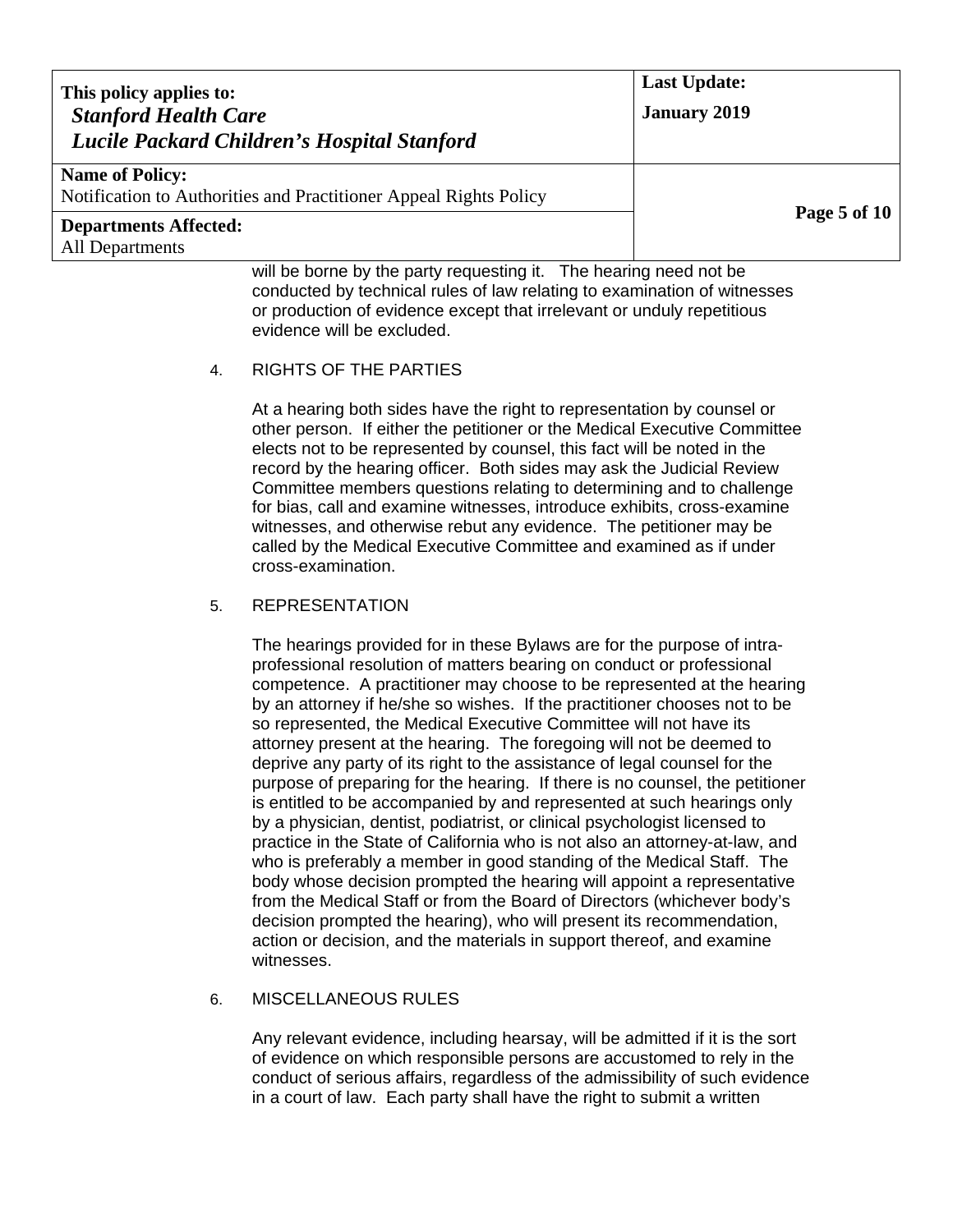| This policy applies to:                                                      |                                                                                                                                                                                                                                                                                                                                                                                                                                                                                                                                                                                                                                                                                      | <b>Last Update:</b> |
|------------------------------------------------------------------------------|--------------------------------------------------------------------------------------------------------------------------------------------------------------------------------------------------------------------------------------------------------------------------------------------------------------------------------------------------------------------------------------------------------------------------------------------------------------------------------------------------------------------------------------------------------------------------------------------------------------------------------------------------------------------------------------|---------------------|
| <b>Stanford Health Care</b>                                                  |                                                                                                                                                                                                                                                                                                                                                                                                                                                                                                                                                                                                                                                                                      | <b>January 2019</b> |
|                                                                              | Lucile Packard Children's Hospital Stanford                                                                                                                                                                                                                                                                                                                                                                                                                                                                                                                                                                                                                                          |                     |
| <b>Name of Policy:</b>                                                       | Notification to Authorities and Practitioner Appeal Rights Policy                                                                                                                                                                                                                                                                                                                                                                                                                                                                                                                                                                                                                    |                     |
| <b>Departments Affected:</b><br><b>All Departments</b>                       |                                                                                                                                                                                                                                                                                                                                                                                                                                                                                                                                                                                                                                                                                      | Page 6 of 10        |
|                                                                              | statement in support of his/her position and the Judicial Review<br>Committee may request such a statement be filed following the<br>conclusion of the presentation of oral testimony. The Judicial Review<br>Committee may interrogate the witnesses or call additional witnesses at<br>its discretion.                                                                                                                                                                                                                                                                                                                                                                             |                     |
| 7.                                                                           | BURDEN OF GOING FORWARD AND BURDEN OF PROOF                                                                                                                                                                                                                                                                                                                                                                                                                                                                                                                                                                                                                                          |                     |
|                                                                              | The Medical Executive Committee must initially come forward with<br>evidence in support of its decision. Subject to the foregoing, the<br>petitioner will bear the ultimate burden of persuading the Judicial Review<br>Committee, by the substantial weight of evidence provided at the hearing<br>that the decision of the Medical Executive Committee lacked foundation in<br>fact or was otherwise arbitrary, capricious, or unreasonable.                                                                                                                                                                                                                                       |                     |
| 8.                                                                           | ADJOURNMENT AND CONCLUSION                                                                                                                                                                                                                                                                                                                                                                                                                                                                                                                                                                                                                                                           |                     |
|                                                                              | The hearing may be adjourned and reconvened at the convenience of the<br>participants without special notice. Upon receipt of all oral and written<br>evidence and argument, the hearing will be closed. The Judicial Review<br>Committee will thereupon conduct its deliberations and render a decision<br>based on the record produced at the hearing including oral testimony,<br>written statements, and all exhibits entered into evidence.                                                                                                                                                                                                                                     |                     |
| 9.                                                                           | DECISION OF THE JUDICIAL REVIEW COMMITTEE                                                                                                                                                                                                                                                                                                                                                                                                                                                                                                                                                                                                                                            |                     |
|                                                                              | Within thirty (30) days after the close of the hearing the Judicial Review<br>Committee will render a written decision which will contain findings of fact<br>sufficient in detail to indicate the basis for the Judicial Review<br>Committee's decision on each matter contained in the notice of charges.<br>The decision will be delivered to the Medical Executive Committee, the<br>Chief of Staff, the President and CEO, and the SHC Board of Directors<br>and, by delivery of registered or certified mail, to the petitioner. The<br>decision of the Judicial Review Committee will be considered final,<br>subject only to the right of appeal as provided in Section 7.5. |                     |
| C. APPEALS TO THE STANFORD HOSPITAL AND CLINICS BOARD OF<br><b>DIRECTORS</b> |                                                                                                                                                                                                                                                                                                                                                                                                                                                                                                                                                                                                                                                                                      |                     |
| 1. TIME FOR APPEAL                                                           |                                                                                                                                                                                                                                                                                                                                                                                                                                                                                                                                                                                                                                                                                      |                     |

Within fourteen (14) days after the date of notice of the Judicial Review Committee decision, either the petitioner, or the body whose decision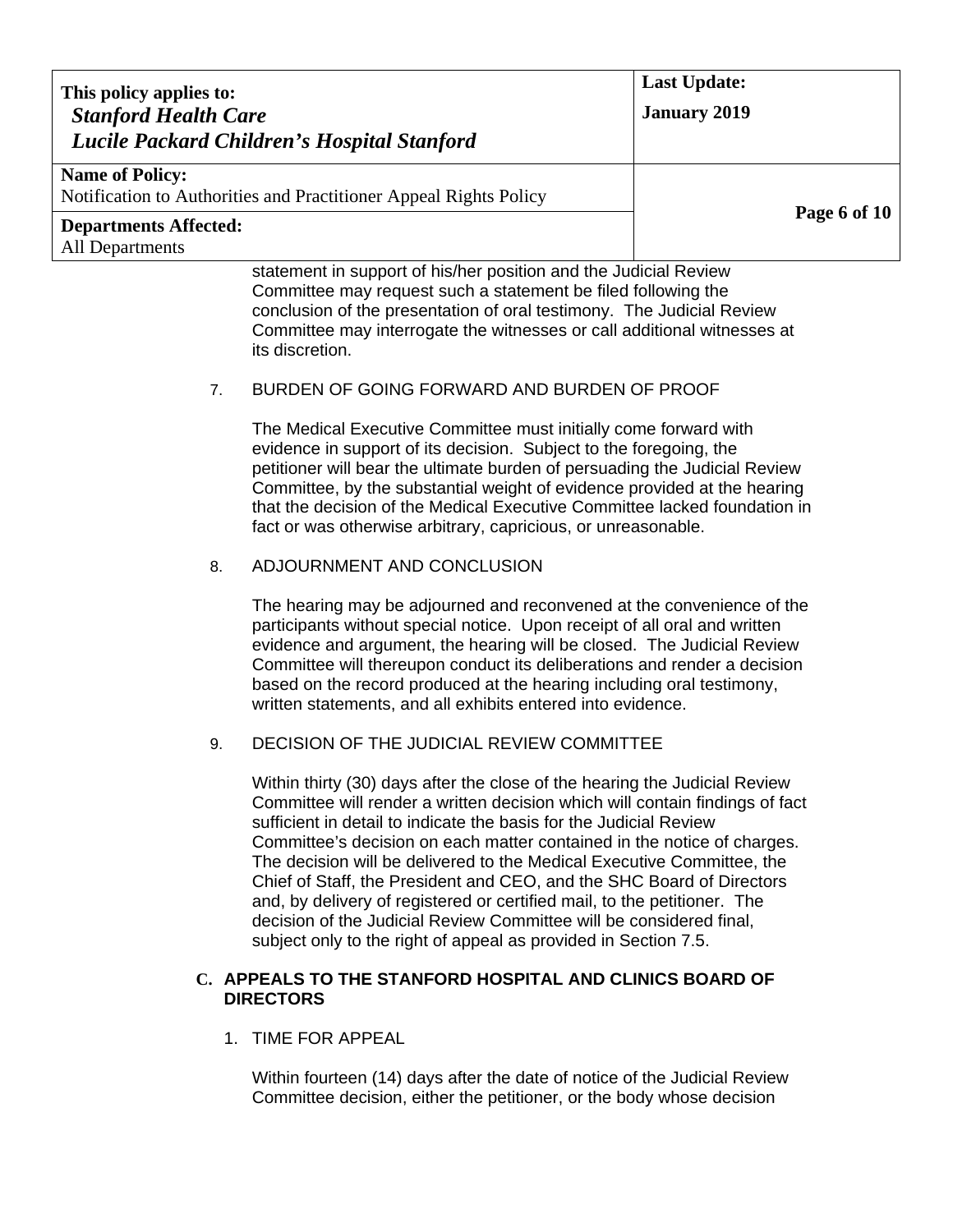| This policy applies to:                                |                                                                                                                                                                                                                                                                                                                                                                                                                                                                                                                                                                                                                                                                                                                                                                                                                                                                                                                                                                                                                                                                                                                                                                                                                                                                                                                                                                                                                                                                                                                                                                                                                                                                                                                                                                                                                                                                                                                                                                                                                                                                                                                           | <b>Last Update:</b> |
|--------------------------------------------------------|---------------------------------------------------------------------------------------------------------------------------------------------------------------------------------------------------------------------------------------------------------------------------------------------------------------------------------------------------------------------------------------------------------------------------------------------------------------------------------------------------------------------------------------------------------------------------------------------------------------------------------------------------------------------------------------------------------------------------------------------------------------------------------------------------------------------------------------------------------------------------------------------------------------------------------------------------------------------------------------------------------------------------------------------------------------------------------------------------------------------------------------------------------------------------------------------------------------------------------------------------------------------------------------------------------------------------------------------------------------------------------------------------------------------------------------------------------------------------------------------------------------------------------------------------------------------------------------------------------------------------------------------------------------------------------------------------------------------------------------------------------------------------------------------------------------------------------------------------------------------------------------------------------------------------------------------------------------------------------------------------------------------------------------------------------------------------------------------------------------------------|---------------------|
| <b>Stanford Health Care</b>                            | Lucile Packard Children's Hospital Stanford                                                                                                                                                                                                                                                                                                                                                                                                                                                                                                                                                                                                                                                                                                                                                                                                                                                                                                                                                                                                                                                                                                                                                                                                                                                                                                                                                                                                                                                                                                                                                                                                                                                                                                                                                                                                                                                                                                                                                                                                                                                                               | <b>January 2019</b> |
| <b>Name of Policy:</b>                                 |                                                                                                                                                                                                                                                                                                                                                                                                                                                                                                                                                                                                                                                                                                                                                                                                                                                                                                                                                                                                                                                                                                                                                                                                                                                                                                                                                                                                                                                                                                                                                                                                                                                                                                                                                                                                                                                                                                                                                                                                                                                                                                                           |                     |
|                                                        | Notification to Authorities and Practitioner Appeal Rights Policy                                                                                                                                                                                                                                                                                                                                                                                                                                                                                                                                                                                                                                                                                                                                                                                                                                                                                                                                                                                                                                                                                                                                                                                                                                                                                                                                                                                                                                                                                                                                                                                                                                                                                                                                                                                                                                                                                                                                                                                                                                                         | Page 7 of 10        |
| <b>Departments Affected:</b><br><b>All Departments</b> |                                                                                                                                                                                                                                                                                                                                                                                                                                                                                                                                                                                                                                                                                                                                                                                                                                                                                                                                                                                                                                                                                                                                                                                                                                                                                                                                                                                                                                                                                                                                                                                                                                                                                                                                                                                                                                                                                                                                                                                                                                                                                                                           |                     |
| 2.                                                     | prompted the hearing, may appeal to the SHC Board of Directors. No<br>petitioner is entitled to more than one evidentiary hearing and one<br>appellate review on any matter which has been the subject of adverse<br>action or recommendation. All requests for appeal will be delivered to the<br>CEO in writing either in person, or by certified mail, return receipt<br>requested, and will include a statement of the reasons for the appeal. If<br>an appellate review is not requested within the fourteen (14) day period,<br>both sides will be deemed to have accepted the Judicial Review<br>Committee decision, and it will become the final recommendation of the<br>Medical Executive Committee. Such final recommendation will be subject<br>on that basis to final review and decision by the SHC Board of Directors.<br><b>REASONS FOR APPEAL</b><br>The reasons for an appeal from the Judicial Review Committee decision<br>will be: (1) lack of compliance with the procedures required by these<br>Bylaws at the hearing so as to deny the petitioner a fair hearing; and/or<br>(2) action taken arbitrarily, unreasonably, or capriciously.<br>3. TIME, PLACE AND NOTICE<br>When an appeal is requested, the SHC Board of Directors will, within<br>thirty (30) days after the receipt of the request for appeal, set a date for<br>the conduct of an appellate review before the Board of Directors. The<br>SHC Board of Directors will give both parties notice of the time, place and<br>date of the appellate review. The date of appellate review will not be less<br>than fifteen (15) nor more than ninety (90) days from the date of receipt of<br>the request for appeal. If, however, the request for appellate review is<br>from a petitioner who is under summary suspension then in effect, the<br>appellate review will be held as soon as arrangements may be made, not<br>to exceed sixty (60) days from the date of receipt of the request for<br>appeal. The time for appellate review may be extended for good cause<br>by the SHC Board of Directors, or appeal board (if any). |                     |
|                                                        | 4. APPEAL BOARD                                                                                                                                                                                                                                                                                                                                                                                                                                                                                                                                                                                                                                                                                                                                                                                                                                                                                                                                                                                                                                                                                                                                                                                                                                                                                                                                                                                                                                                                                                                                                                                                                                                                                                                                                                                                                                                                                                                                                                                                                                                                                                           |                     |
|                                                        | Whenever an appellate review is requested, the SHC Board of Directors<br>may sit as the appeal board or may appoint an appeal board which will be                                                                                                                                                                                                                                                                                                                                                                                                                                                                                                                                                                                                                                                                                                                                                                                                                                                                                                                                                                                                                                                                                                                                                                                                                                                                                                                                                                                                                                                                                                                                                                                                                                                                                                                                                                                                                                                                                                                                                                         |                     |

composed of at least three (3) members of the SHC Board of Directors. Knowledge of the matter involved will not preclude any person from serving as a member of the appeal board, so long as that person did not take part in a prior hearing on the same matter. For purposes of this Section,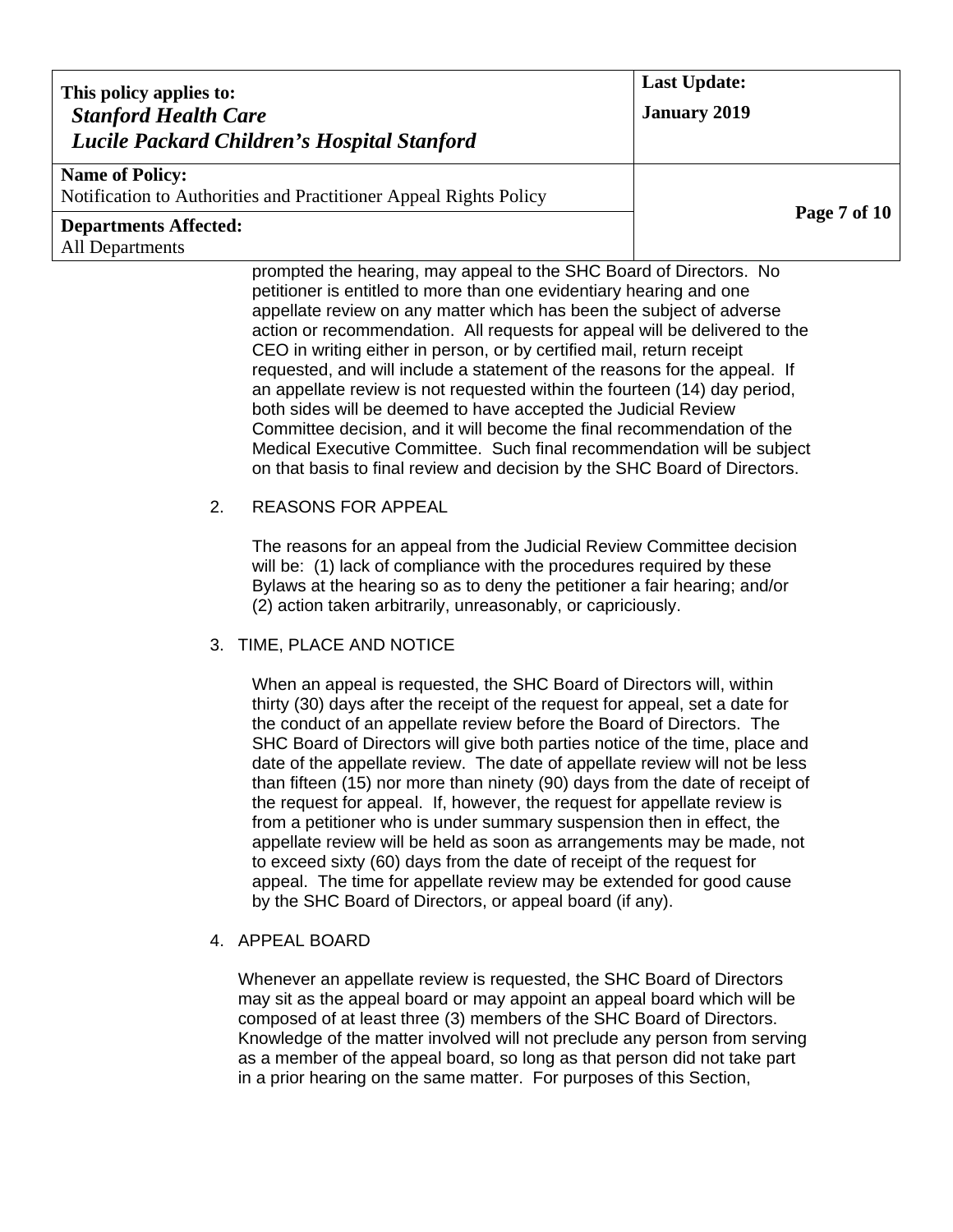| This policy applies to:<br><b>Stanford Health Care</b><br>Lucile Packard Children's Hospital Stanford | <b>Last Update:</b><br><b>January 2019</b> |
|-------------------------------------------------------------------------------------------------------|--------------------------------------------|
| <b>Name of Policy:</b><br>Notification to Authorities and Practitioner Appeal Rights Policy           |                                            |
| <b>Departments Affected:</b><br>All Departments                                                       | Page 8 of 10                               |
| participating in an initial decision to recommend adverse action will not be                          |                                            |

participating in an initial decision to recommend adverse action will not be deemed to constitute participation in a prior hearing on the same matter.

### 5. APPEAL PROCEDURE

The proceedings on appeal will be based upon the Judicial Review Committee record. The appeal board may accept additional evidence, subject to a showing that such evidence could not have been made available to the Judicial Review Committee in the exercise of reasonable diligence. The appeal board may accept such evidence directly, subject to the same rights of cross-examination or confrontation provided at the Judicial Review Committee hearing or may remand the matter to the Judicial Review Committee for the taking of such further evidence. Each party will have the right to present a written statement in support of his/her position on appeal and, in its sole discretion, the appeal board may allow each party or representative to appear personally and make oral argument. At the conclusion of oral argument, if allowed, the appeal board will conduct, at a time convenient to itself, deliberations outside the presence of the appellant and respondent and their representatives. If an appeal board is appointed, the appeal board will present to the SHC Board of Directors its written recommendations as to whether the SHC Board of Directors should affirm, modify, or reverse the Judicial Review Committee decision, or remand the matter to the Judicial Review Committee or any other body or person for further review and decision. If no appeal board is appointed, the procedures outlined in this Subsection will apply to a hearing before the SHC Board of Directors.

# 6. DECISION BY STANFORD HOSPITAL AND CLINICS BOARD OF DIRECTORS

Within forty-five (45) days after the conclusion of the appellate review proceedings before the SHC Board of Directors, the Board of Directors will render a final decision in writing. The SHC Board of Directors may affirm, modify, or reverse the Judicial Review Committee decision, or remand the matter for further review and recommendation by the Judicial Review Committee or any other body or person. Any such further review by the Judicial Review Committee or other body or person will be conducted within a time frame set by the SHC Board of Directors and will not exceed sixty (60) days unless the parties agree to the contrary. The recommendation, based on further review, if any, by the Judicial Review Committee or other body or person will be submitted to the SHC Board of Directors for a final decision. Notice of the final decision of the SHC Board of Directors will be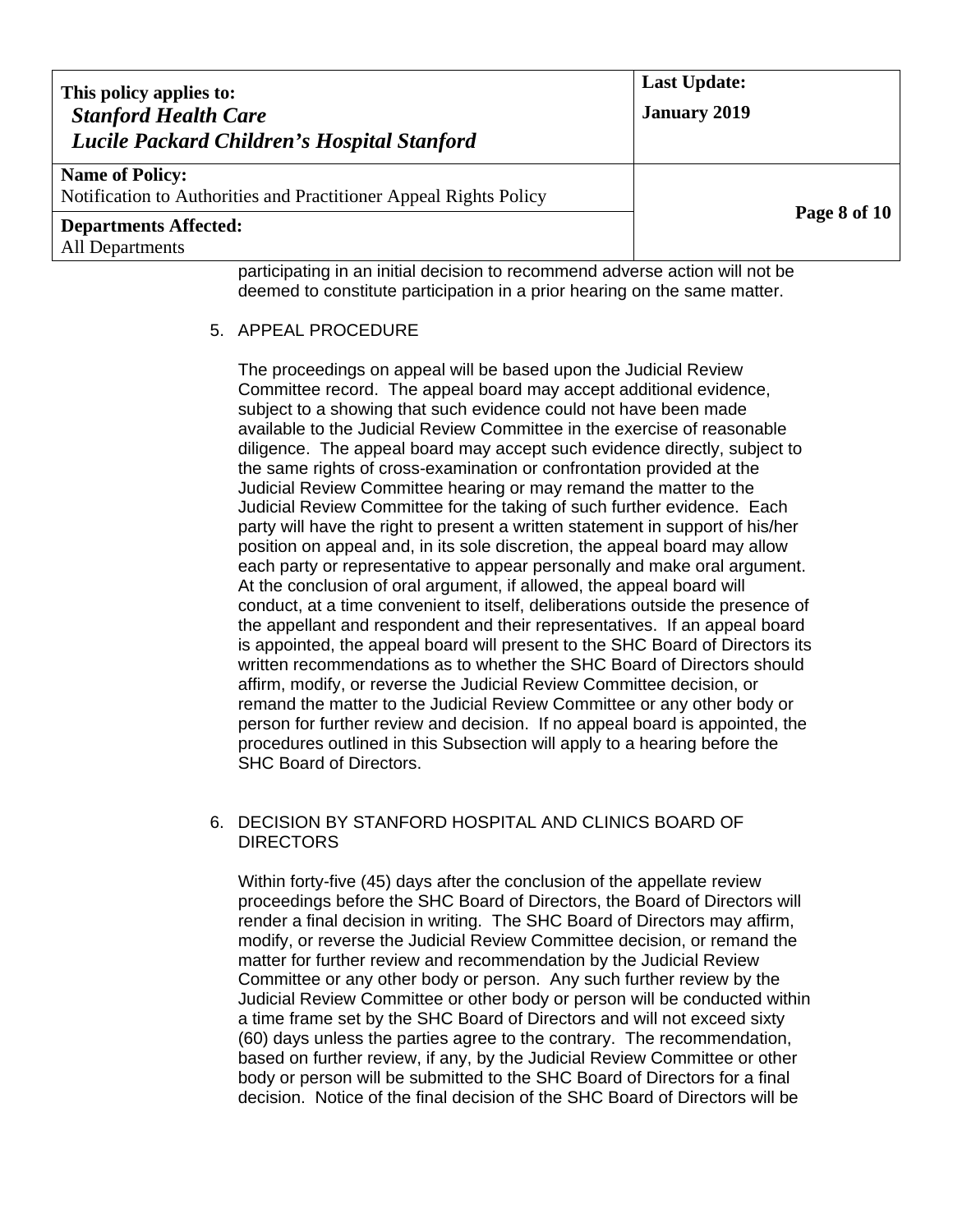| This policy applies to:<br><b>Stanford Health Care</b><br>Lucile Packard Children's Hospital Stanford | <b>Last Update:</b><br><b>January 2019</b> |  |
|-------------------------------------------------------------------------------------------------------|--------------------------------------------|--|
| <b>Name of Policy:</b><br>Notification to Authorities and Practitioner Appeal Rights Policy           |                                            |  |
| <b>Departments Affected:</b><br>All Departments                                                       | Page 9 of 10                               |  |

provided to the petitioner, Medical Executive Committee and the President and CEO.

### **10. RELATED DOCUMENTS:**

-- Stanford Hospital and Clinics and Lucile Packard Children's Hospital Medical Staff Bylaws, Rules and Regulations

### **11. DOCUMENT INFORMATION:**

A. Legal Authority/References

None

a. Author/Original Date

This Policy was authored by the Director, Medical Staff Services, in March 2003.

b. Gatekeeper of Original Document

Director of Medical Staff Services

c. Distribution and Training Requirements

 The distribution and training of this Policy will be handled through Medical Staff Services.

- d. Review and Renewal Requirements This policy will be reviewed and/or revised every three years or as required by change of law or practice.
- e. Review and Revision History

1. 11/06, 11/08, 8/12, 1/19

f. Approvals